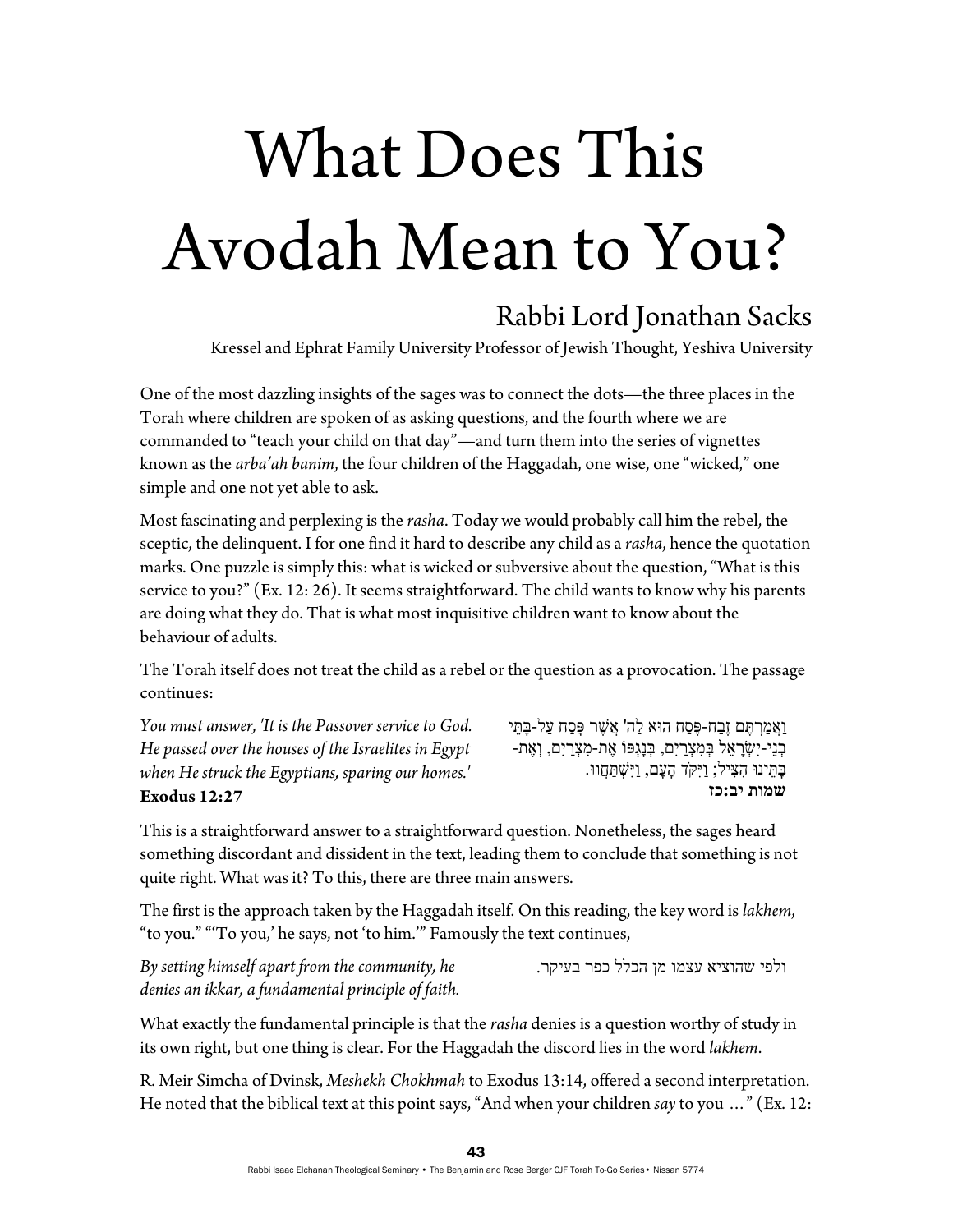26). This is unusual. The normal verb introducing a question is *lishol*, not *leimor*, "to ask" not "to say." To ask is to seek an answer. To say is to express an opinion. Hence, concluded R. Meir Simcha, what makes this child different is that he is not asking a genuine question but a rhetorical one. He seeks not to learn but to dismiss. He asks but is not interested in the answer. On this view the key word is *yomru*.

The Talmud Yerushalmi, though, takes a different view again. It understands the question of the *rasha* to be,

*What is all this effort [*torach*] that you undertake each year?* **Talmud Yerushalmi, Pesachim 10:4** מה הטורח הזה שאתם מטריחין עלינו בכל שנה ושנה. **תלמוד ירושלמי, פסחים י:ד**

According to one reading of the Yerushalmi, the child is asking about all the effort involved in preparing the *korban Pesach* (*Shibbolei haLeket*). According to the Ritva he is asking about the Haggadah itself: why delay the meal with so much talking, so many questions, answers and explanations? What is clear, though, is that for the Yerushalmi the key word is *avodah*. When the child says *Mah ha-avodah ha-zot lakhem*, he is not asking, "What is this *service* to you?" but rather, "What is this *hard work* to you?" This is a deep insight. I will argue that it goes to the very heart of the Jewish condition today.

To understand the power of the Yerushalmi's reading we need to go back to a passage at the opening of the Torah's narrative of slavery.

ַוַּיָּעֲבְדוּ מִצְרַיִם אֶת-בְּנֵי יִשְׂרָאֵל, בְּפָרֶךָ. וַיְמָרְרוּ אֶת-חַיֵּיהֶם בַּעֲבֹדָה קָשָׁה, בְּחֹמֶר וּבִלְבֵנִים, וּבְכָל-עֲבֹדָה, ַבְּשֶׂדָה--אֵת, כַּל-עֲבֹדָתָם, ְאֲשֶׁר-עָבְדוּ בָהֶם, בְּפָרֶךְ.

Here is the text in the Kaplan translation:

*The Egyptians started to make the Israelites do labour designated to break their bodies. They made the lives of [the Israelites] miserable with harsh labour involving mortar and bricks, as well as all kinds of work in the field. All the work they made them do was intended to break them. (Ex. 1: 13-14)* 

And here it is in Robert Alter's translation:

*And the Egyptians put the Israelites to work at crushing labour, and they made their lives bitter with hard work with mortar and bricks and every work in the field—all their crushing work that they performed.* 

What these translations fail to convey—inevitably, because of the literary conventions of English – is that these two verses contain the word *avodah* in one form or another *five times.* Translated more literally, they read:

*The Egyptians made the Israelites labour with crushing rigor. They embittered their lives with hard labour, with mortar and bricks and all kinds of labour in the field: all the labour they laboured for them was crushing.* 

In total, the word appears seven times—a significant number—in the first two chapters of Exodus. So the Torah intends us to hear, as the motif of the Israelites' suffering in Egypt, the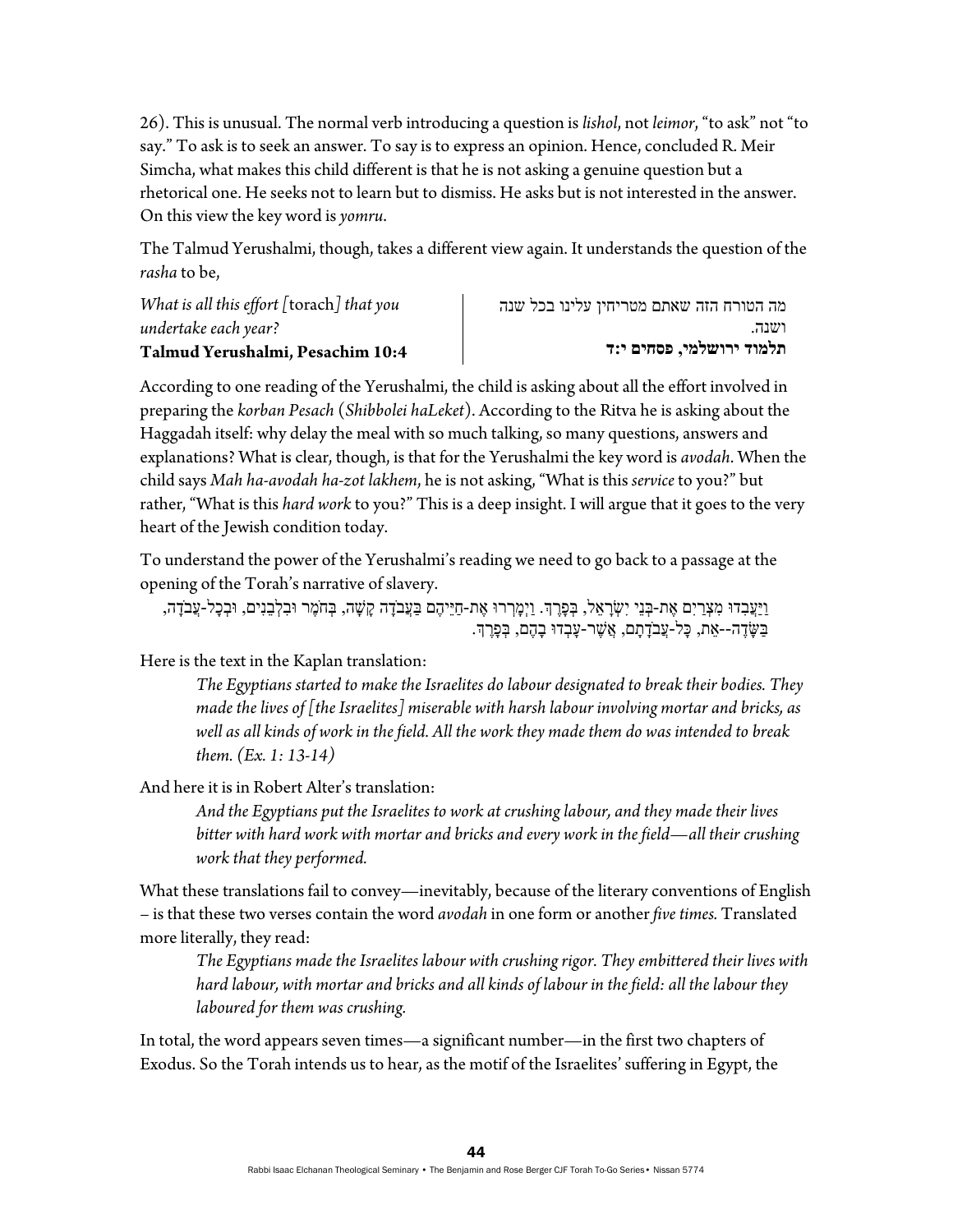word *avodah* in its dual sense of hard work and slavery. Hence our surprise when, during Moses' epiphany at the burning bush, we hear God saying:

*I will be with you. And this will be the sign to you that it is I who have sent you: When you have brought the people out of Egypt, you will worship [ta'avdun] God on this mountain.*  **Exodus 3:12** 

ַוִּיֹּאמֶר, כִּי-אֱהָיֵה עָמַּךְ, וְזֶה-לְּךָ הָאוֹת, כִּי אֲנֹכִי ְשׁ ַל ְח ִתּיָך: ְבּ ִ הוֹצ ֲיאָך ֶאת- ָה ָעם, ִמ ִמּ ְצַריִם, ַתּ ַע ְבדוּן ֶאת- ָהֱא ִֹלהים, ַעל ָה ָהר ַהזֶּה. **שמות ג:יב** 

The Israelites will know that they have left Egypt and slavery when they arrive at the mountain and there engage in *avodah* to God. *The same word is used to describe slavery and freedom, bondage and liberation, Egypt and Exodus.* That, according to the Yerushalmi, is the point the *rasha* is making. "What is this *avodah* to you? Nothing has changed. There we were *avadim*, here we are *avadim*. There we had to work for a master, here we have to work for a Master. There it was hard, here it is hard. All that has changed is the master's identity. There it was Pharaoh. Here it is God. But we remain *avadim*. Tell me, dear father, how we are better off now than we were. Why is being Jewish such hard work?"

## According to the Effort is the Reward

As I write, the Jewish world has been reflecting on the Pew Report on American Jewry, showing that outside Orthodoxy the outmarriage rate has risen to 71 percent. Thirty-two percent of young Jews describe themselves as "of no religion." Less than a third of American Jews belong to a synagogue. Forty-eight percent cannot read Hebrew.

More interestingly from a sociological standpoint, the report confirms an unusual feature of American Jewry. There used to be a saying in Yiddish: *Vi es kristels zich, azoy yiddles zich*. Jews adapt to the coloration of the surrounding society. If non-Jews are religious, Jews tend to be religious. If they are secular, Jews tend to be secular.

America is different. Taken as a whole, the population of the United States is one of the most religious in the world, but the Jewish community is significantly less so. 56 percent of the general population, but only 26 percent of Jews, describe religion as an important feature in their lives. Sixty-nine percent of the general population believes in God; only 34 percent of Jews. Fifty percent of the general population attend a place of worship monthly; only 23 percent of Jews. This is a longstanding phenomenon: it was already remarked on by sociologists in the 1960s. But it remains a striking anomaly.

Let me suggest one possible explanation. Throughout a century of reflection on how to sustain Jewish identity in an open, secular society, the case has often been made that we need to make Judaism easier. Why make the barriers so high, the demands so steep, the laws so rigorous and demanding? So, one by one, the demands were lowered. Shabbat, kashrut and conversion were all made easier. As for the laws of *taharat ha-mishpacha*, in many circles outside Orthodoxy they fell into abeyance altogether. The assumption was that the less demanding Judaism is to keep, the more Jews will stay Jewish.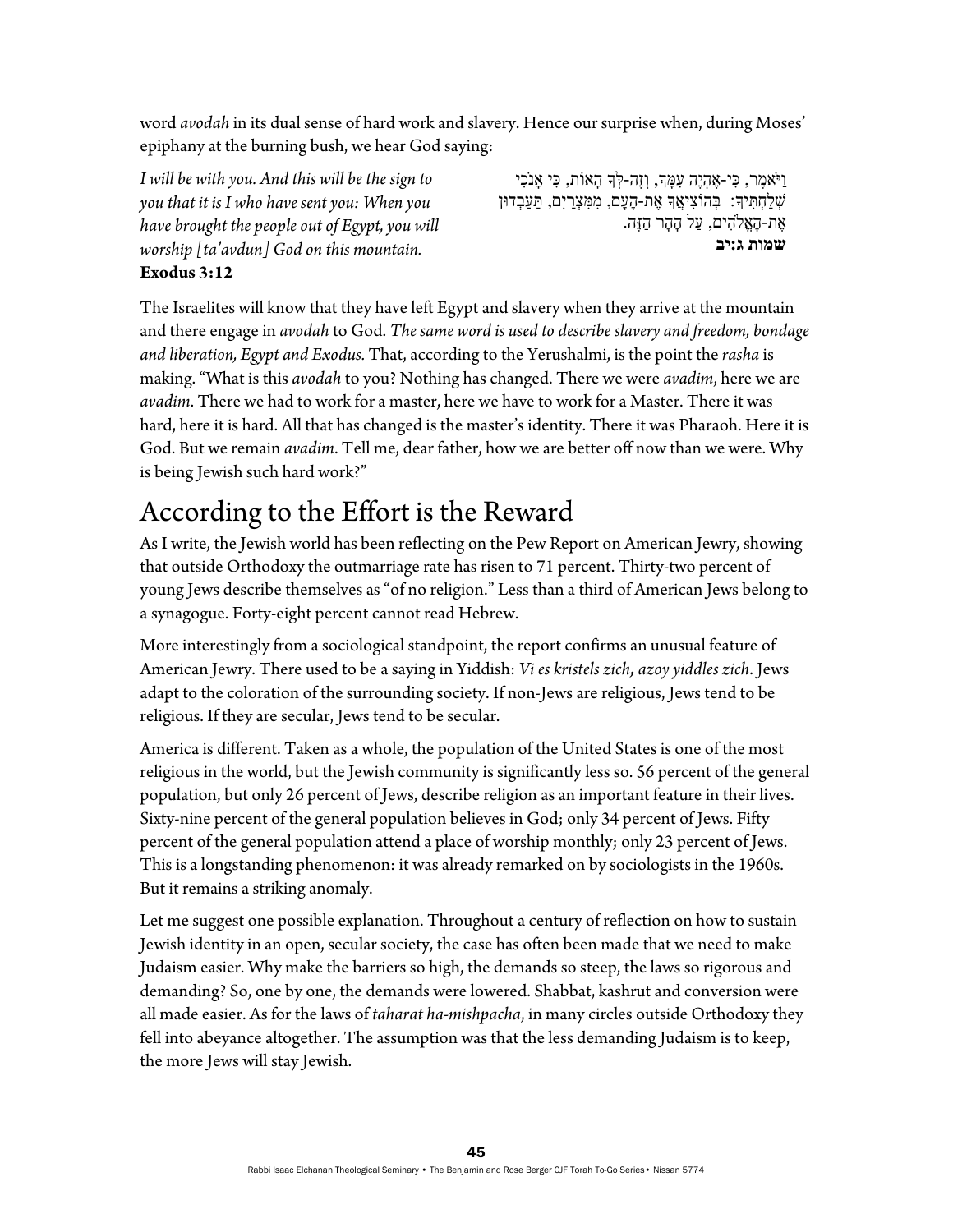To show that this is a fallacy, I once asked a mixed group of observant and non-observant Jews to list the festivals in order of difficulty. Everyone agreed that Pesach was the hardest, Shavuot the easiest, and Sukkot somewhere in between. I then asked, which festivals are kept by the greatest number of Jews. Again, everyone agreed: Pesach was kept by most, Shavuot by the least, with Sukkot in between. There was a pause as the group slowly realised what it had just said. It was counterintuitive but undeniable: *the harder a festival is, the more people will keep it.* The proof is Yom Kippur, by far the most demanding day of all, and by far the best attended in synagogue.

This is not an isolated phenomenon. Those familiar with the work of behavioural economist Dan Ariely, for example, will know of the experiment he performed in which he invited a group of people to make origami shapes. Their work was then demonstrated and participants and bystanders were asked how much they would pay for them. On average, the people who made the models were willing to pay five times as much as were the bystanders. He then did a second experiment, similar to the first but with one difference: this time there were no instructions as to how to make the models. The task, in other words, was even harder. This time the makers were prepared to pay even more. His conclusion? The tougher the challenge and the more skill and time we have invested into it, the more we value it. The sages said this long ago. *Lefum tza'ara agra*: according to the effort is the reward (*Avot* 5:23).

A host of recent studies of outstanding achievement, among them Malcolm Gladwell's *Outliers*, David Shenk's *The Genius In All Of Us*, Geoffrey Colvin's *Talent is Overrated*, Matthew Syed's *Bounce* and Daniel Coyle's *The Talent Code*, have shown precisely this, that high achievement is the result of tireless dedication (at least 10,000 hours of it) and deep practise. That is why people strive to get into the great universities, or win an Olympic medal or a Nobel Prize. It is also the phenomenon that Mihaly Csikszentmihalyi calls "flow" or "peak experience," the point at which a challenge tests us to the limits, calling for total focus. To be sure, there are some challenges that are simply too hard and leave us feeling overstressed and inadequate. But in general we value most highly what tests us most deeply.

Sometimes of course the opposite is true. We appreciate the one-click buy, the one-stop shop, the instant communication and the computer search that takes microseconds. *But this applies when we are seeking convenience, not when we are seeking meaning.* If what we are looking for in a religion is convenience, no one in his or her right mind would recommend Judaism. But if we are looking for meaning, no religion has ever been more profound.

## An Answer to the Question

The Yerushalmi does not tell us how to answer the child who asks why Judaism is such hard work, such *avodah*. Speaking personally, this is the answer I would give.

"My child, you ask a good question and I respect you for your honesty. You are telling it the way you see it. It is important that you speak what is in your mind. I cannot give you an answer that will end your doubts, but I can say what I have learned in the course of my lifetime.

 "People are prepared to undergo a long and arduous training to earn a living—to become a doctor or a lawyer or a therapist or an economist. Judaism asks us to undergo an equally long and arduous training in order to live: to be not just a doctor or lawyer or therapist or economist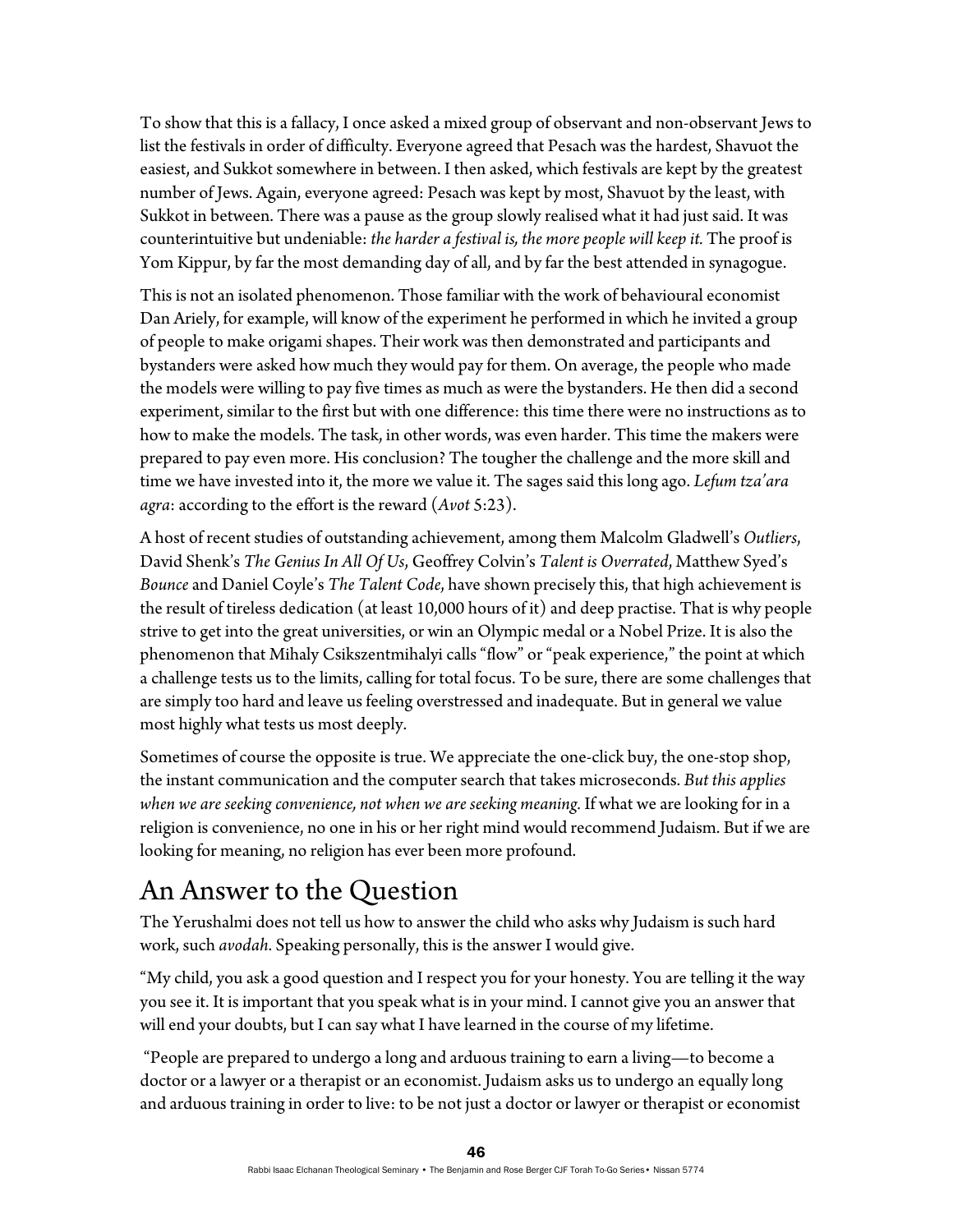but also a human being who is bigger than his or her specific roles. That is because Judaism takes life—the art of living in the image of God – with absolute and ultimate seriousness.

"The ancient Egyptians enslaved whole populations to build monumental buildings, pyramids, temples and royal palaces. They saw buildings as the end and human lives – the lives of the labouring masses—as a means to that end. Jews, guided by God, believed the opposite. Buildings are a means to an end. What matters are lives. Lives are holy.

"The Greeks produced great works of art. Jews believed that life itself is an art. Just as an artist invests time in perfecting his or her craft, so we invest time in perfecting our lives. Ancient Egypt and ancient Greece were great civilizations. They left us imperishable masterpieces of architecture and art. But neither valued life—our lives as individuals possessed of inalienable dignity—the way Jews and Judaism did.

"Judaism is hard work because freedom is hard work. Pesach is especially hard because it is the festival of freedom. Freedom is threatened in two ways: by individualism and collectivism. Collectivism—worship of the system, the state, the nation, the race—has produced the worst tyrannies of history. That was true not only in the days of Moses. It was true in the twentieth century in the form of fascism and communism. It is true in many countries today.

"Individualism represents the opposite danger. When individuals put private gain ahead of the common good, a society eventually collapses. That has been true of every affluent society in history. It has a brief flurry of success and then enters a long or short decline. You can tell in advance when a society is about to begin a decline. There is a breakdown of trust. Leaders lack stature. Divisions grow between rich and poor. There is a loss of social solidarity. People spend more and save less. In their focus on the present they endanger the future. There is less discipline and more self-indulgence, less morality and more pursuit of desire. Cultures grow old the way people grow old, and they begin to do so when they are at the very height of their powers.

"I once asked the non-Jewish historian Paul Johnson who wrote a great *History of the Jews* what had most impressed him in the years he spent studying our people. He replied that in his view no civilization in history had managed as well as Jews had done the balance between personal and social responsibility—the road that avoids collectivism on the one hand, individualism on the other.

 "That is what Pesach is about. It is about my personal experience of freedom: On Pesach we must each see ourselves as if we personally had left Egypt. But it is also about our shared experience of freedom as we tell the story of our people and hand it on to future generations. Judaism is about the 'I' and the 'We.' Without our willingness to encourage questions, argument, debate, and endless new interpretations of ancient texts, we would lose the 'I.' Without halakhah, the code that binds us together across centuries and continents, we would lose the 'We.' And yes, it's hard work. But I tell you from the depth of my heart that there is no achievement worth having that is not hard work."

What we need in Jewish life today is not ways of making Judaism easier. What costs little is valued even less. We need to find ways of showing how Judaism lifts us to greatness. When that happens people will not ask, *Mah ha-avodah ha-zot lakhem*, "Why all the hard work?" Neither an